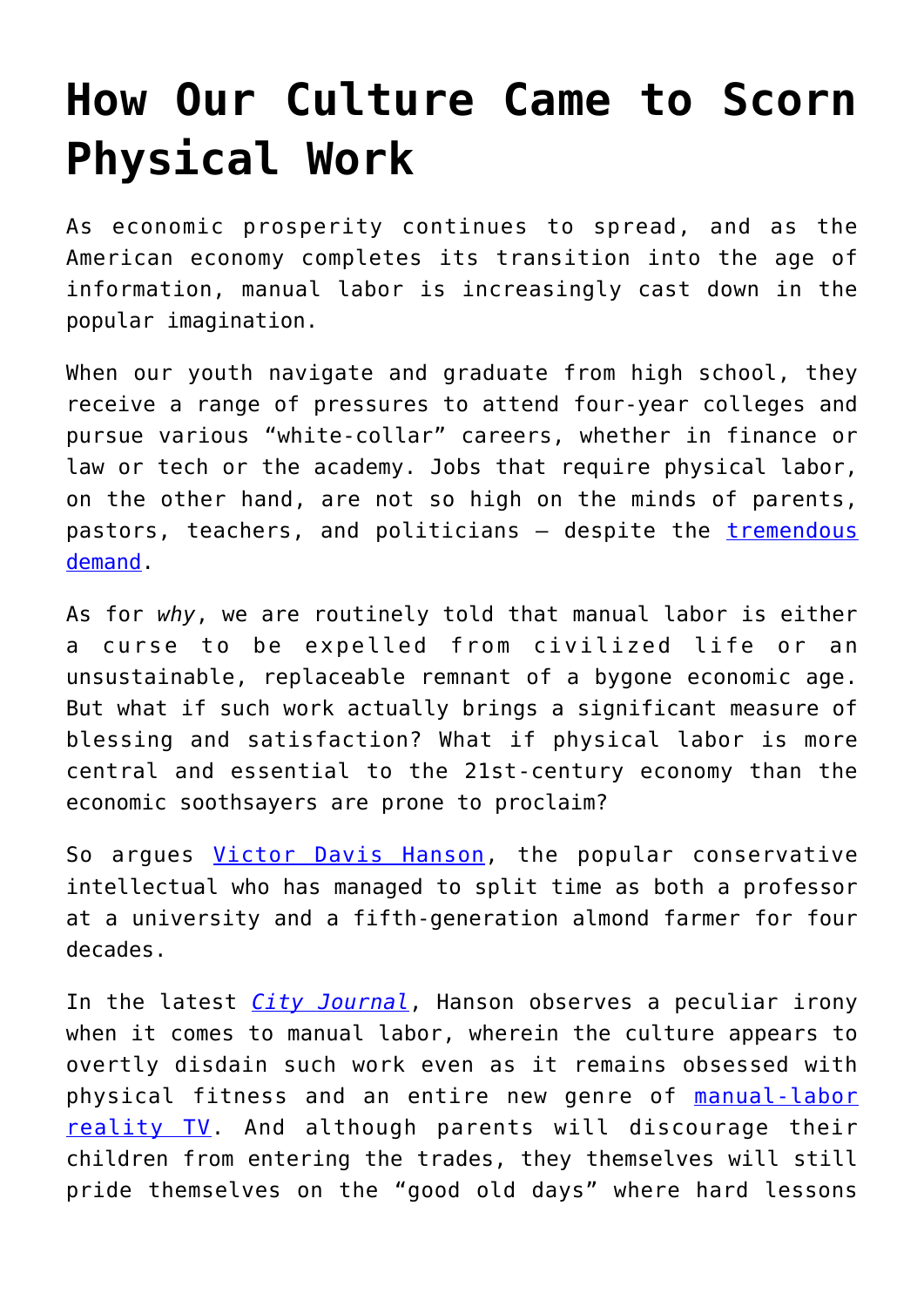were learned. "There seems a human instinct to want to do physical work," he writes. "We moderns want to be able to say that we have some residual firsthand familiarity with drudgery—or at least share our admiration for muscular labor when one sees the positive results of physical craftsmanship, or even the smallest physical alteration of the natural environment."

Which leads us to a question: "What is it about physical work, in its supposed eleventh hour within a rapidly changing Western culture, that still intrigues us?"

When it comes to the *need* for such labor, where some are prone to apocalyptic fears about the rise of automation, Hanson sees a promising future. Offering an extensive assessment of the state of the economy, Hanson concludes that, even as automation continues to accelerate, the need for human touch and craftsmanship will surely endure:

*Physical work remains the foundation for twenty-first-century sophistication and complexity…It is astonishing, the degree to which a high-tech, postmodern society still depends on low-tech, premodern labor, whether that is a teen in constant motion for eight hours as a barista at Starbucks or a mechanic on his back underneath a Lexus, searching to find a short that popped up in a computerized code on his tablet. In some sense, the end of hard physical work is a delusion. Even Bill Gates's high-tech automated estate will need a plumber to clear his sewer connections or a glass fitter to replace a broken window or an electrician to rewire a shorted-out ceiling fan.*

In looking toward that future, Hanson takes care to avoid overly romanticizing the physical toil of the past, acknowledging that "anyone who has spot-welded or harvested almonds with a mallet and canvas has no regrets in seeing the disappearance of such rote drudgery." Yet, even still, he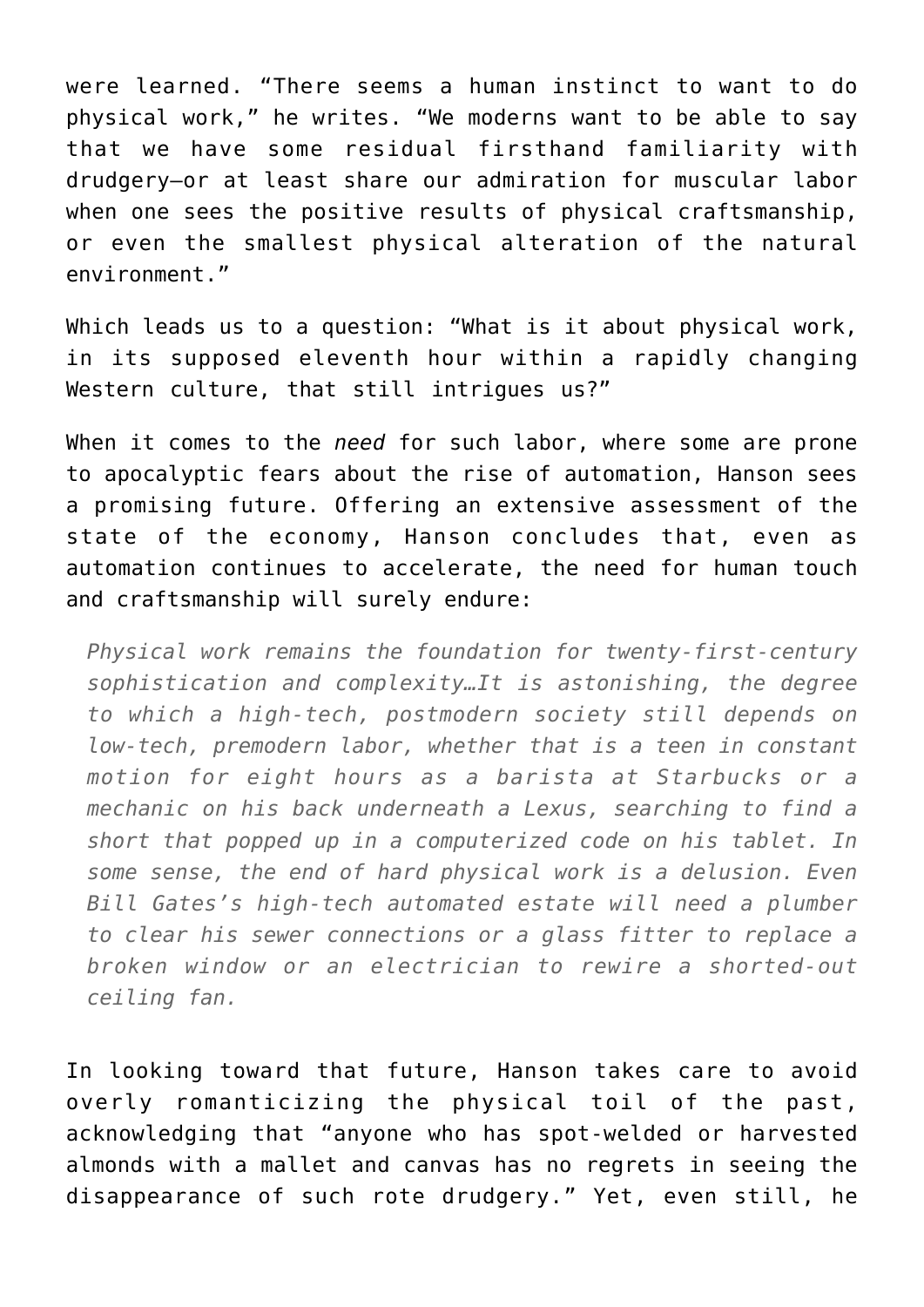continues to wonder: "As we continue on this trajectory…from less demanding physical work to rare physical work, is something lost? Something only poorly approximated by greater leisure time, non-muscular jobs, and contrived physical exercise?"

Indeed, whereas the life of the mind can sometimes lead us to relish in a "therapeutic sense that life can be changed through discourse and argument," Hanson explains, manual labor often encourages "a tragic acceptance of nature and its limitations." And this is not all that we'll miss.

In a world without physical labor, not only will we lose that basic economic foundation and a more fundamental, down-home realism. We, as workers of all shapes and kinds, lose the formative, transformative influence it wields on our discipline and work ethic, not to mention our very souls and spirits. "Physical work has an intrinsic satisfaction in that it is real, in the primordial sense that nonphysical work is not," Hanson concludes. "The head of the Federal Reserve Board may be more important to our general welfare than the city road crew patching asphalt roads, but there remains something wondrous in transforming material conditions through the hands, an act that can be seen and felt rather than just spoken or written about."

Hanson offers this up as a mildly substantiated hunch, but we see it clearly in the Biblical story, as well. "The forms of work are countless," write [Gerard Berghoef and Lester](https://www.clpress.com/publications/faithful-all-gods-house) [DeKoster,](https://www.clpress.com/publications/faithful-all-gods-house) "but the typical one is work with the hands. The Bible has reference to the sower, to the making of tents and of things out of clay, to tilling the fields and tending the vine. Hand work makes visible the plan in the mind, just as the deed makes visible the love in the heart."

Such reminders needn't cultivate an undue romanticism, nor should they create a new lopsidedness in the *other* direction. As Jordan Ballor writes in his book, *[Get Your Hands Dirty](http://a-fwd.com/asin-com=1625640471&sc=w)*, the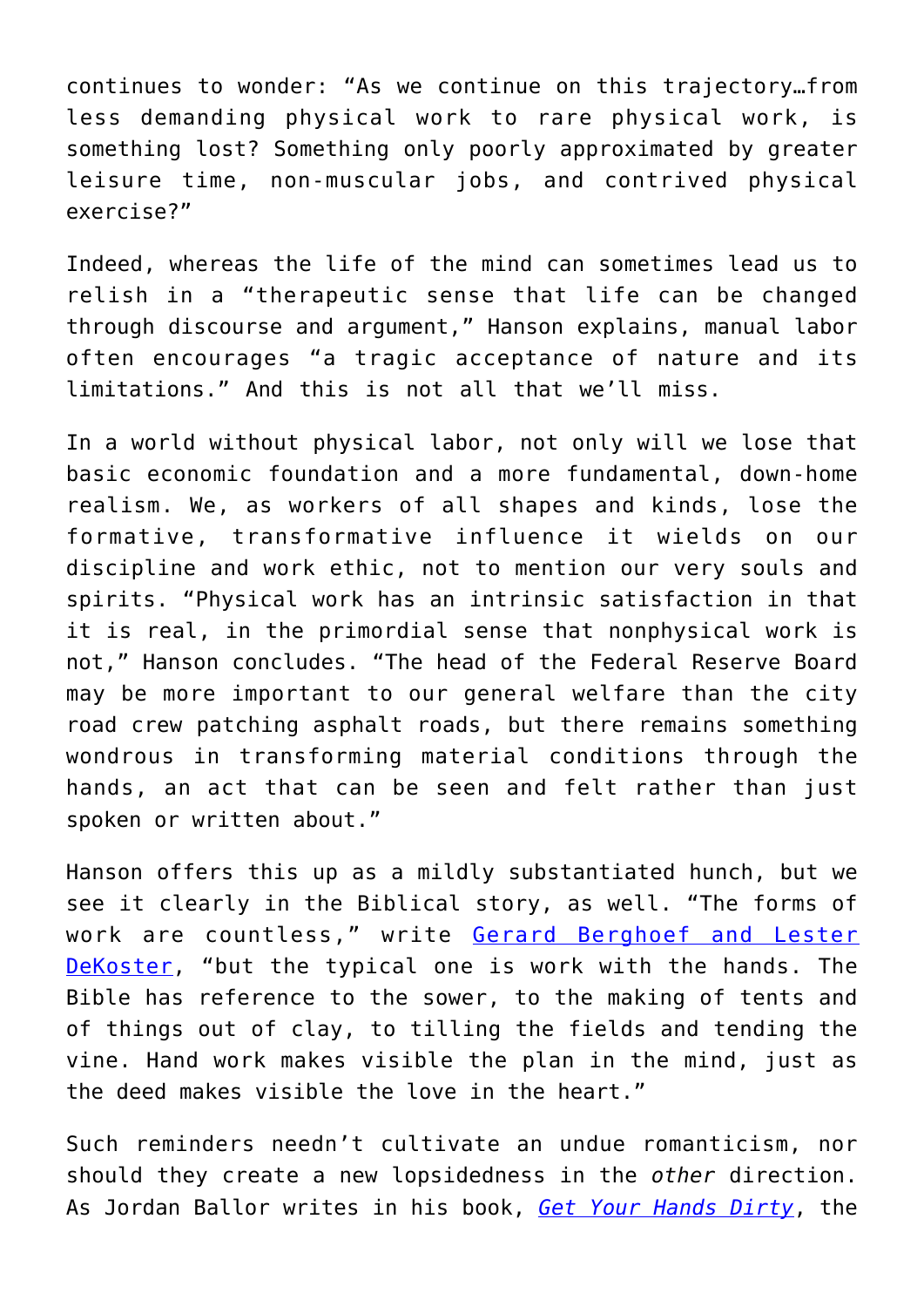focus should be on restoring a more holistic appreciation for the spiritual nature of all work that serves one's neighbor:

*All work has a spiritual dimension because the human person who works in whatever capacity does so as an image-bearer of God…If we derogate work with the hands, manual and skilled labor, in this way, we separate what God has put together and create a culture that disdains the hard and often dirty work of cultivating the world in service of others. The challenge that faces the church and society more broadly then is to appreciate the spiritual meaningfulness of all kinds of work, to celebrate it, and to exhort us to persevere in our labors amidst the unavoidable troubles that plague work in this fallen world.*

As workers in the age of information, the task of balancing brains with brawn will likely require a bit of intentionality, both in how we approach our own lifestyles and vocations and through our discipleship, encouragement, and appreciation of those around us.

"If we sow a culture that disdains work, then we will reap a dysfunctional society that pits class against class, labor versus management, rich against poor, strong against weak," concludes Ballor. "But if we sow a culture that celebrates all kinds of work as inherently valuable, as valid and praiseworthy ways of serving others and thereby serving God, we will reap a society that promotes flourishing in its deepest and most meaningful sense."

*This article was republished from Acton.org. Read the original article [here](http://blog.acton.org/archives/97348-brains-and-brawn-does-manual-labor-belong-in-the-modern-economy.html).*

*Dear Readers,*

—

*Big Tech is suppressing our reach, refusing to let us*